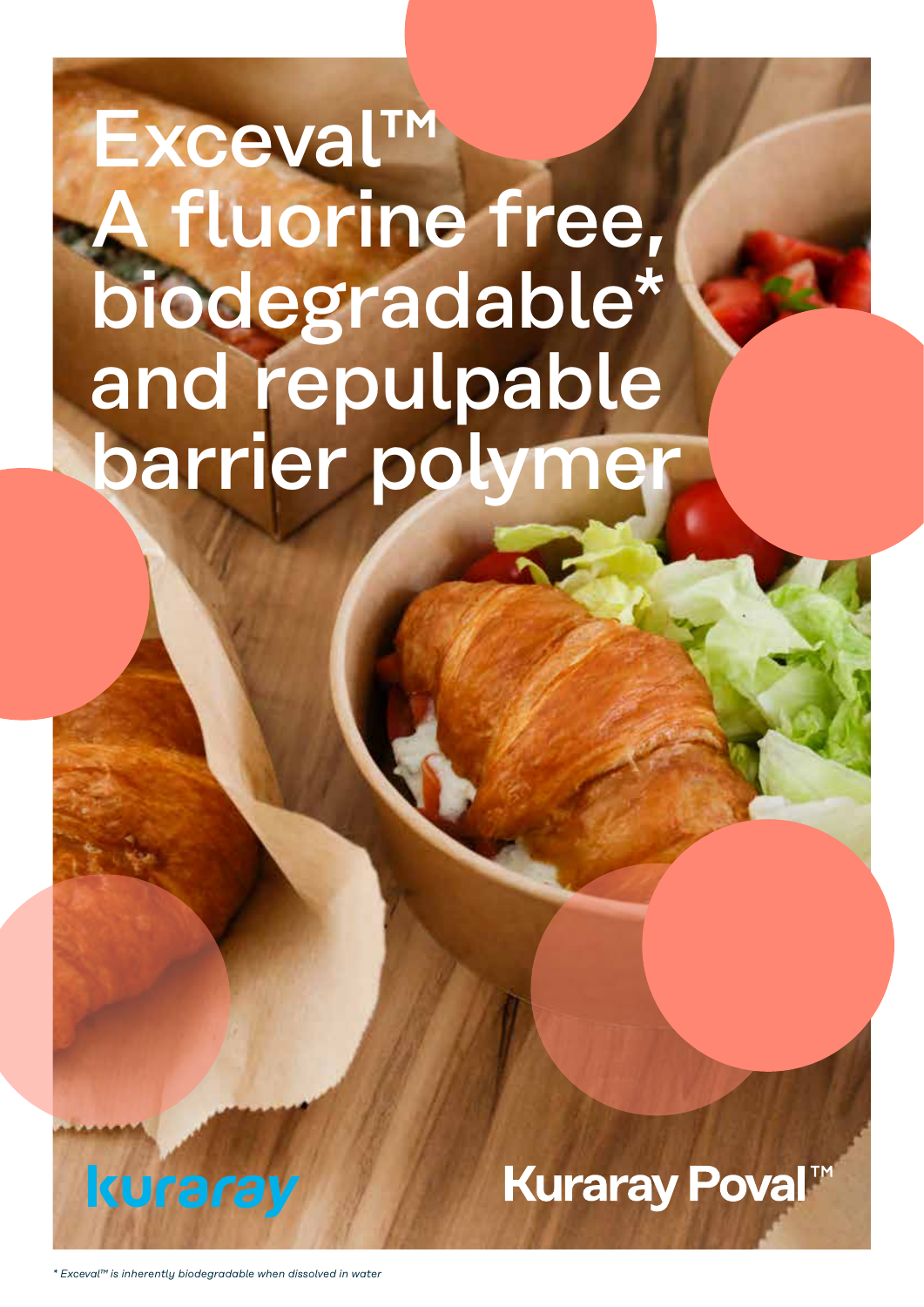### Exceval™

# Barrier packaging in a circular economy

Plastic packaging is a big generator of waste and only a small part of this waste is recycled. Increasing consumer awareness regarding plastic pollution on land and sea has pushed more and more governments to put bans on plastic. Besides plastics the use of fluorinated polymers in food packaging is also under discussion. Brand owners are following this closely and they are looking to replace plastic packaging and fluorinated polymers with more sustainable packaging options. The replacement of plastic packaging and fluorine-containing packaging calls for smart, innovative and sustainable packaging solutions. This is a big opportunity for paper and board coated with Kuraray's fluorine- free, inherently biodegradable\* and repulpable barrier polymer Exceval™.

*\* Exceval™ is inherently biodegradable when dissolved in water.*

### Exceval™

Modified moisture resistant polyvinyl alcohol with a high barrier against oxygen, oil and grease

Exceval™ is modified polyvinyl alcohol. It is a nonionic watersoluble polymer which makes it well suited for water-based barrier coatings. Exceval™ is a linear and crystalline polymer. The hydrophilic nature of polyvinyl alcohol makes it an excellent barrier against grease and oil, as well as mineral oils. The hydrogen bonds between the polymer chains, together with the crystalline structure, make Exceval™ one of the best barrier polymers, against oxygen and other gases such as carbon dioxide, on the market. The modification of Exceval™ makes it more moisture resistant and a better film former compared to conventional polyvinyl alcohol. Exceval™ may be used as food contact material as it complies with BfR, FDA (FCN 1179) and China GB.



*AQ-4104 coating*

*O2GTR versus Coating Weight of Exceval™ AQ-4104*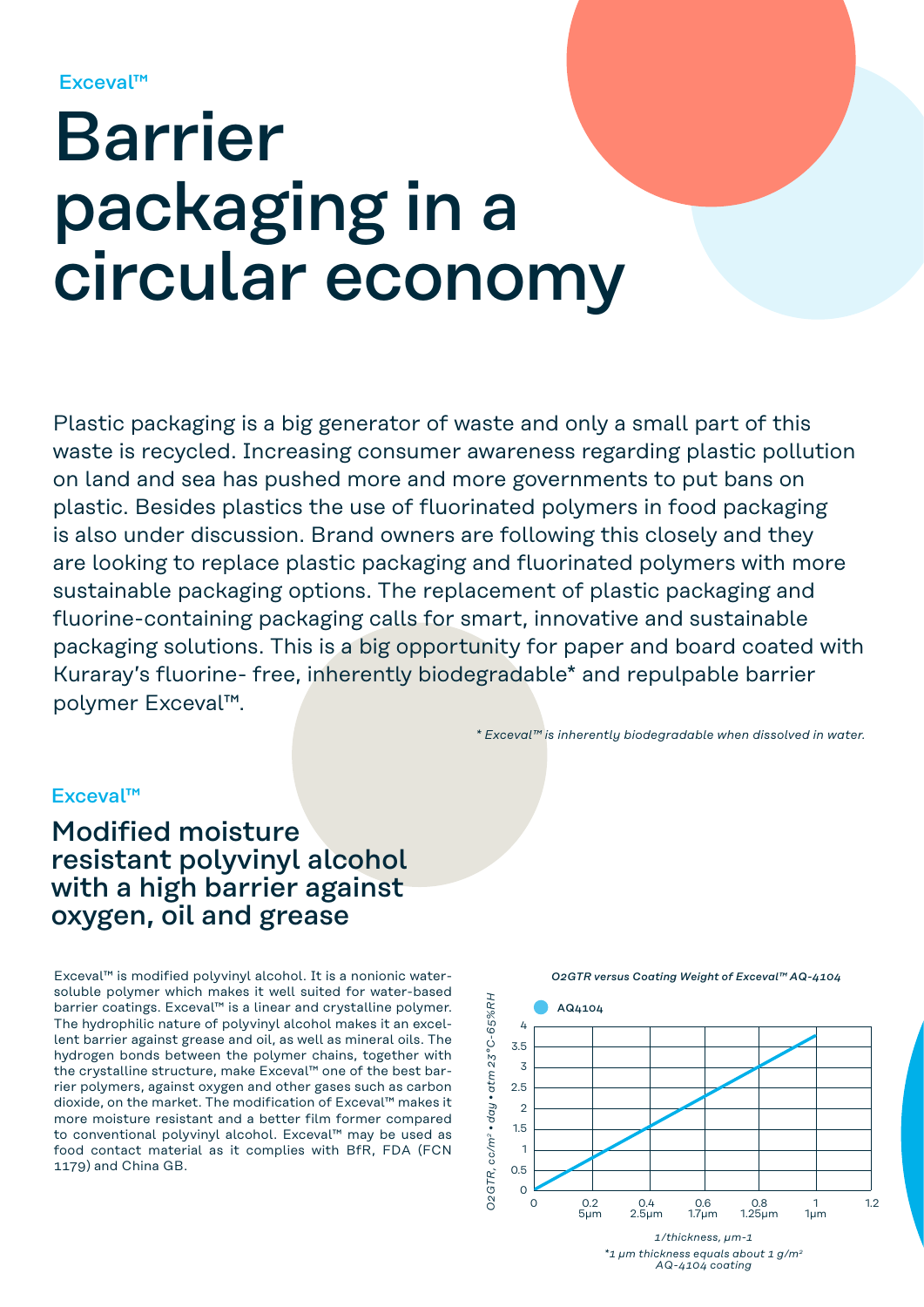### Biodegradability

### Biodegradability of Exceval™

Polyvinyl alcohol (PVOH) is recognized as one of the very few vinyl polymers which is water soluble and biodegradable in water in the presence of suitably acclimatized micro-organisms. Also, Exceval™ is inherently biodegradable according to ISO 14851. This has been confirmed by internal tests as well as at external laboratories. Exceval™ has also been shown to fulfill the requirements of compostability when it comes to biodegradation, heavy metal content, fluorine content and ecotoxicity.

> *Certificate test Test method: ISO 14851 Sludge concentration: 100 mg/L Sample concentration: 100 mg/L*

### **Recyclability**

## Recyclability of Exceval™ coated paper and board

Exceval™ coated paper and board can offer a sustainable and recyclable alternative to plastic packaging. Studies made in cooperation with a university confirm that Exceval™ coated paper and board is repulpable and thus can be recycled in standard paper streams. The results show that the type of Exceval™ as well as its coat weight influence the fiber reject, but still both of the investigated Exceval™ grades were considered repulpable.







## Exceval™ product portfolio?

Our Exceval™ polymers are already widely used in the paper industry. They can be coated with all commonly used coating methods like metric size press, blade coating, rod coating, gravure coating or curtain coating. Kuraray offers a wide range of products to meet the requirements and needs of different applications.

> Please contact your local Kuraray office to discuss the right Exceval™ product for your needs.